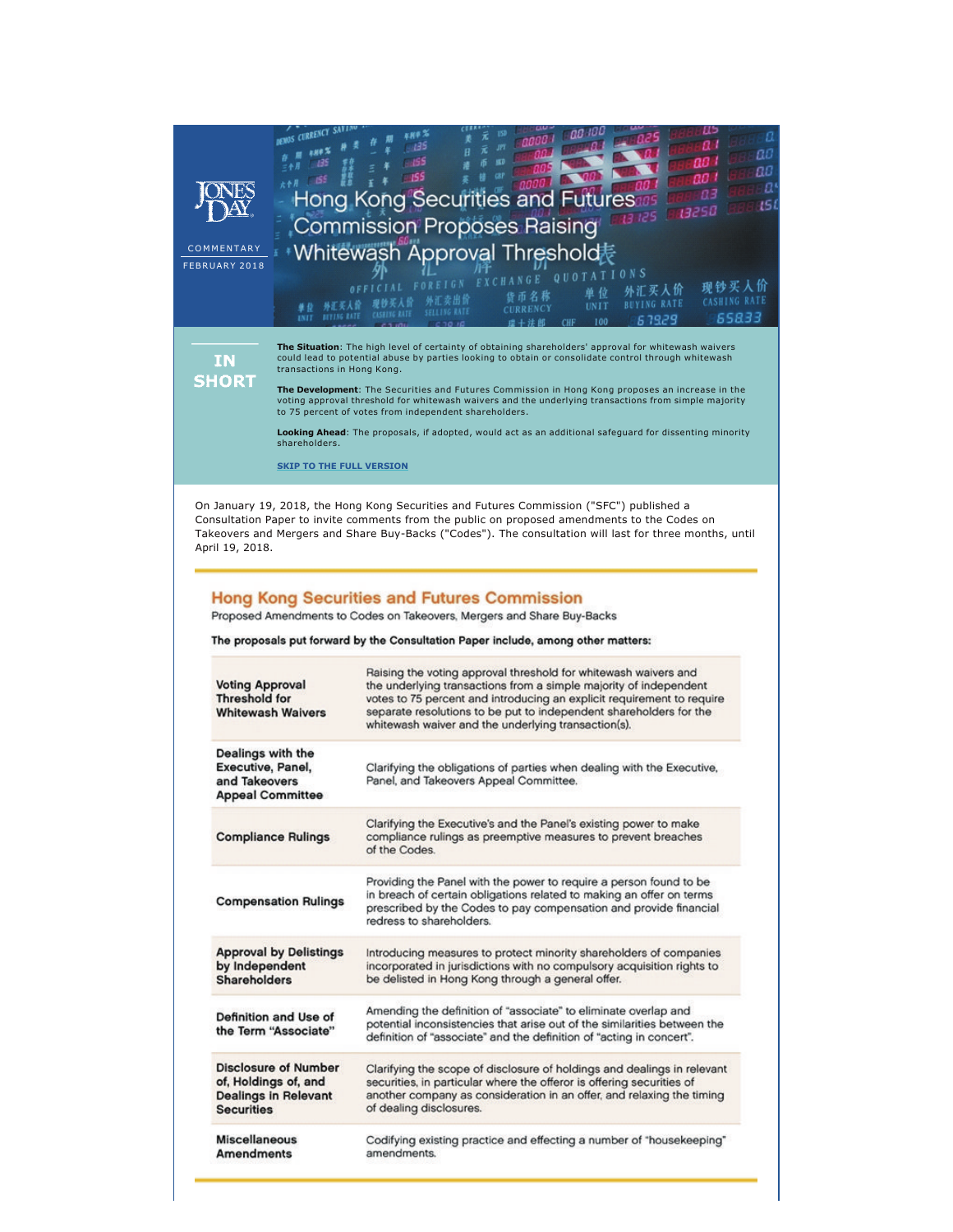The rationale behind the whitewash waiver dispensation is that independent shareholders can act as a "gatekeeper" because they are given an opportunity to approve or reject a change or consolidation of control of the company.



#### **Whitewash Waivers**

Æ.

**Background.** Rule 26.1 of the Takeovers Code prescribes that in the event of a change of control of a company to which the Codes apply, an obligation to a mandatory general offer arises.

Note 1 on dispensations from Rule 26 of the Takeovers Code provides that the Executive may waive an obligation to make a general offer ("whitewash waiver") in a comparatively narrow set of circumstances: the issue of new securities as consideration for an acquisition, or a cash subscription, or the taking of a scrip dividend, or in cases involving the underwriting of an issue of shares, provided that there is an independent vote at a shareholders' meeting. "Independent vote" means a vote by shareholders who are not involved or interested in the transaction in question.

**Increasing the Voting Approval Threshold.** The rationale behind the whitewash waiver dispensation is that independent shareholders can act as a "gatekeeper" because they are given an opportunity to approve or reject a change or consolidation of control of the company. However, the SFC notes that whitewash waivers have been viewed as "inevitable": between 2015 and 2017, all of the whitewash transactions (more than 90 cases) voted on by shareholders were approved. This might be due to a lack of awareness or incentive for the shareholders to vote, and the problem may be exacerbated by "warehousing" of shares with friendly parties. In addition, the high level of certainty of obtaining the requisite shareholders' approval for whitewash waivers could lead to abuse by persons looking to consolidate or obtain control in a company.

Accordingly, the SFC is seeking the market's views on whether the approval voting threshold for a whitewash waiver proposal should be increased from a simple majority to 75 percent of the independent shareholders.

**Separate Resolutions for Whitewash Waiver and the Underlying Transaction.** Although the Executive has the power not to grant a whitewash waiver under the Takeovers Code, the SFC is concerned that the high level of certainty of obtaining sufficient votes from shareholders could lead to abuse. In cases where securities are issued at a substantial discount, even if the whitewash waiver applicant fails to obtain a whitewash waiver, provided that the whitewash waiver condition is waivable, it can still proceed with the underlying transaction with a general offer at a heavily discounted offer price, which would be unlikely to attract acceptances from existing shareholders.

As such, the SFC proposes that in a whitewash transaction, separate resolutions should be put to the shareholders to approve the whitewash waiver and the underlying transaction—each subject to a 75 percent voting approval threshold.

### **Other Key Proposals**

**Dealings with the Executive, Panel, and Takeovers Appeal Committee.** The Consultation Paper notes that in a number of recent cases, parties dealing with the Executive have not conducted themselves in an open and cooperative manner. The SFC has therefore proposed amendments to the Codes requiring prompt cooperation and assistance from persons dealing with the Executive and those to whom enquiries and other requests are directed, and they must provide true, accurate, and complete information (including subsequent corrective or new information) to the Executive.

**Compensation Rulings.** Currently, the Codes do not provide explicit power to the Panel to require persons who have not complied with the Codes to pay compensation to shareholders.

The Consultation Paper proposes the Panel be afforded with the power to make compensation rulings, requiring parties who are in breach of obligations to make an offer on terms prescribed by the Codes to pay compensation (as the Panel considers just and reasonable, together with interest where applicable) to shareholders who should have received an offer at the time the obligation was triggered.

#### **Tightened Regulatory Approach**

The Consultation Paper demonstrates the SFC's response to recent market concerns over whitewash transactions that have steep discounts and substantial dilutive effects on the shareholding of listed companies, and the problem of "warehousing" of shares by parties who seek to obtain or consolidate control in listed issuers. This echoes the consultation paper on "Capital Raisings by Listed Issuers" issued by The Stock Exchange of Hong Kong Limited on September 22, 2017, in which the SFC was invited to look into similar matters.

## **THREE KEY TAKEAWAYS**

**1.** Voting approval threshold for whitewash waivers and the underlying transactions are proposed to be raised from a simple majority of independent votes to 75 percent.

**2.** It is proposed that separate resolutions be put to

# **[WANT TO KNOW MORE?](http://www.jonesday.com/hong-kong-securities-and-futures-commission-proposes-raising-whitewash-approval-threshold-02-12-2018/)** [READ THE FULL VERSION.](http://www.jonesday.com/hong-kong-securities-and-futures-commission-proposes-raising-whitewash-approval-threshold-02-12-2018/)

### **CONTACTS**



[Charles Chau](http://www.jonesday.com/cchau/)